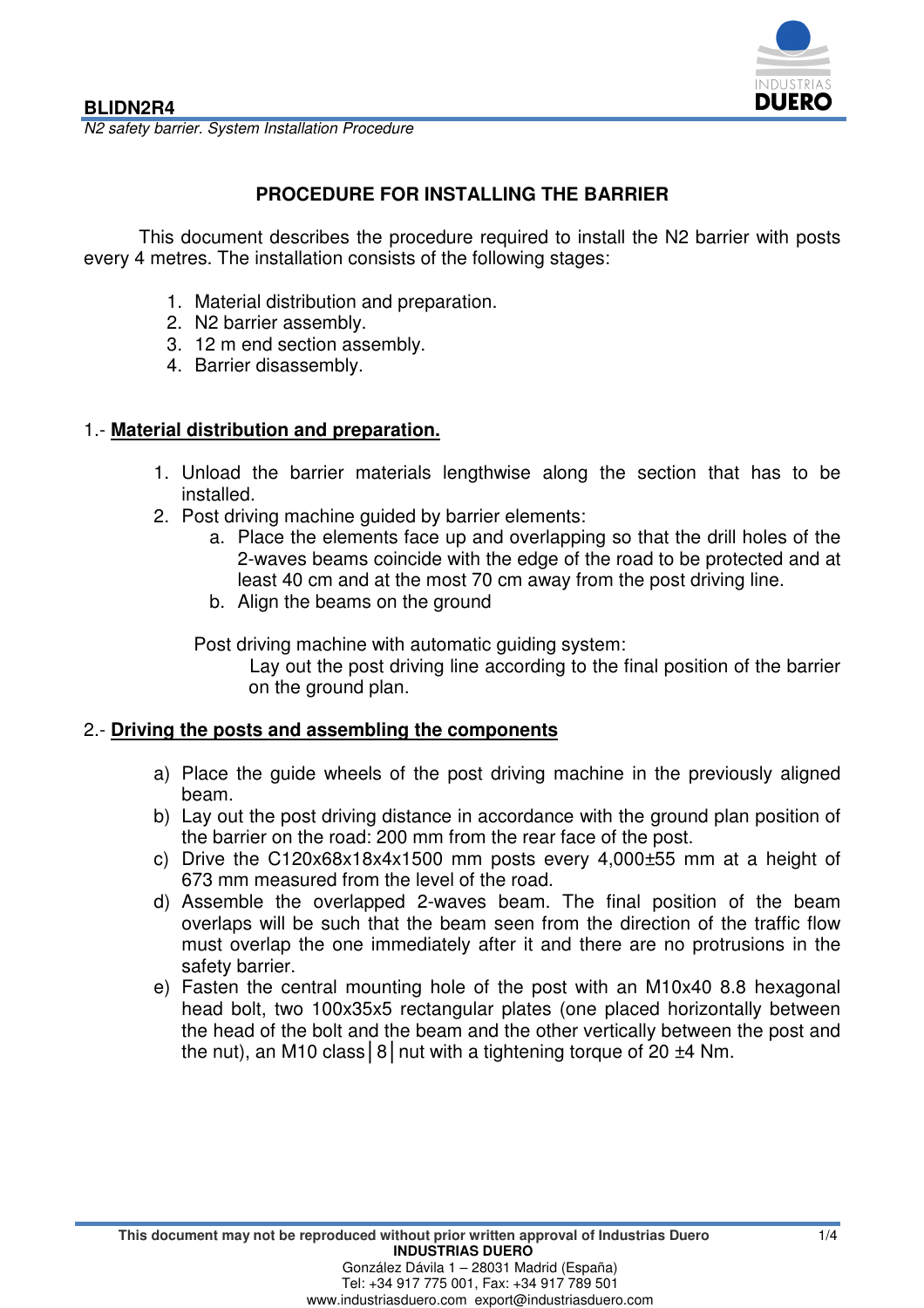

#### **BLIDN2R4**

N2 safety barrier. System Installation Procedure

- f) Attach the overlap (without tightening) using 8 M16x30 8.8 round head bolts and M16 class 8 nuts  $+$  17x35x4 rear washers. The height of the screw connection of the barrier must be 541 mm from the level of the road. The height of the top of the barrier must be 700 +50 / -0 mm from the level of the road.
- g) Level the beam and tighten the M16x30 bolts with a torque of 150±20 Nm.

### 3.- **12 m end section assembly.**

- 1. Drive the posts so that they are at a distance of approximately 2 m from each other and their height is such that the top of the buffer end piece is at the road level.
- 2. Assemble the buffer end piece at the end of the last beam using 8 M16x30 8.8 round head bolts and M16 class 8 nuts + 17x35x4 rear washers with a tightening torque of 150±20 Nm.
- 3. Fasten the beams with 8 M16x30 8.8 round head bolts and M16 nuts class  $8 +$ 17x35x4 rear washers with a tightening torque of 150±20 Nm.
- 4. Excavate the ditch at the end of the section to house the buffer end piece and part of the last beam.
- 5. Place the beams on the ground and fasten to the posts with M16x30 8.8 round head bolts and M16 class 8 nuts  $+$  17x35x4 rear washer with a tightening torque of 150±20 Nm.

#### 4.- **Barrier disassembly**

- 1. Disassemble all nuts and bolts from the overlap of the beams (M16X30).
- 2. Unfasten the bolts and nuts that join the beams to the posts.
- 3. Remove the beams.
- 4. Take the posts out of the ground.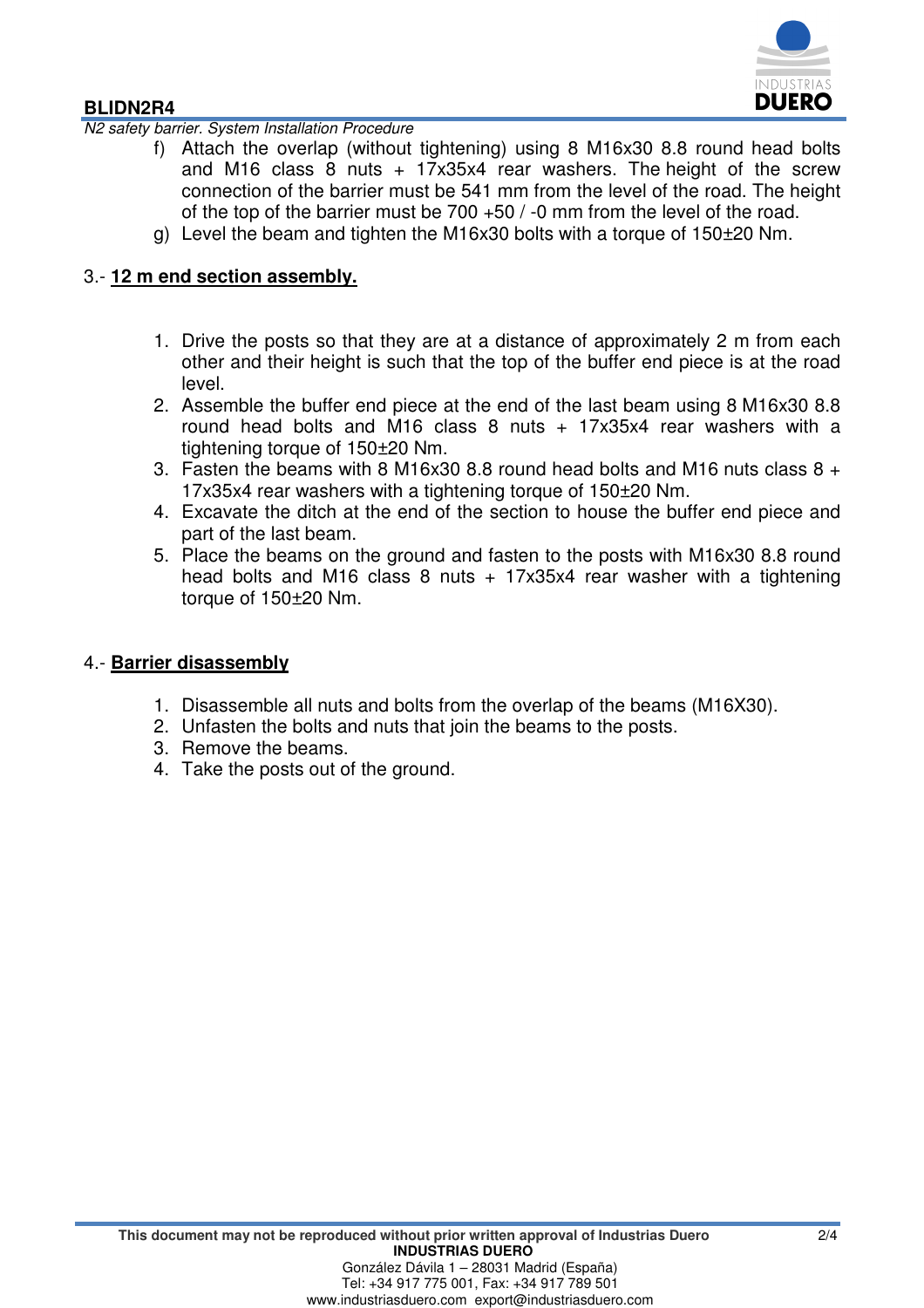

## **BLIDN2R4**

N2 safety barrier. System Installation Procedure









| <b>COMPONENT LIST (4 m)</b> |      |                            |
|-----------------------------|------|----------------------------|
| <b>ITEM</b>                 | QTY. | <b>DESCRIPTION</b>         |
|                             |      | Post CPN 120x68x4x1500 mm  |
| 2                           |      | 2 Waves- beam 4000 mm      |
| 3                           | 2    | Rectangular Plate 100x35x5 |
|                             |      | Hexagonal bolt M10x40-8.8  |
| 5                           |      | Hexagonal Nut M10-8        |
| 6                           | 8    | Round Head Bolt M16x30-8.8 |
|                             | 8    | Hexagonal Nut M16-8        |
| я                           | 8    | Flat Washer 17x35x4        |

**This document may not be reproduced without prior written approval of Industrias Duero** 3/4 **INDUSTRIAS DUERO**  González Dávila 1 – 28031 Madrid (España) Tel: +34 917 775 001, Fax: +34 917 789 501 www.industriasduero.com export@industriasduero.com